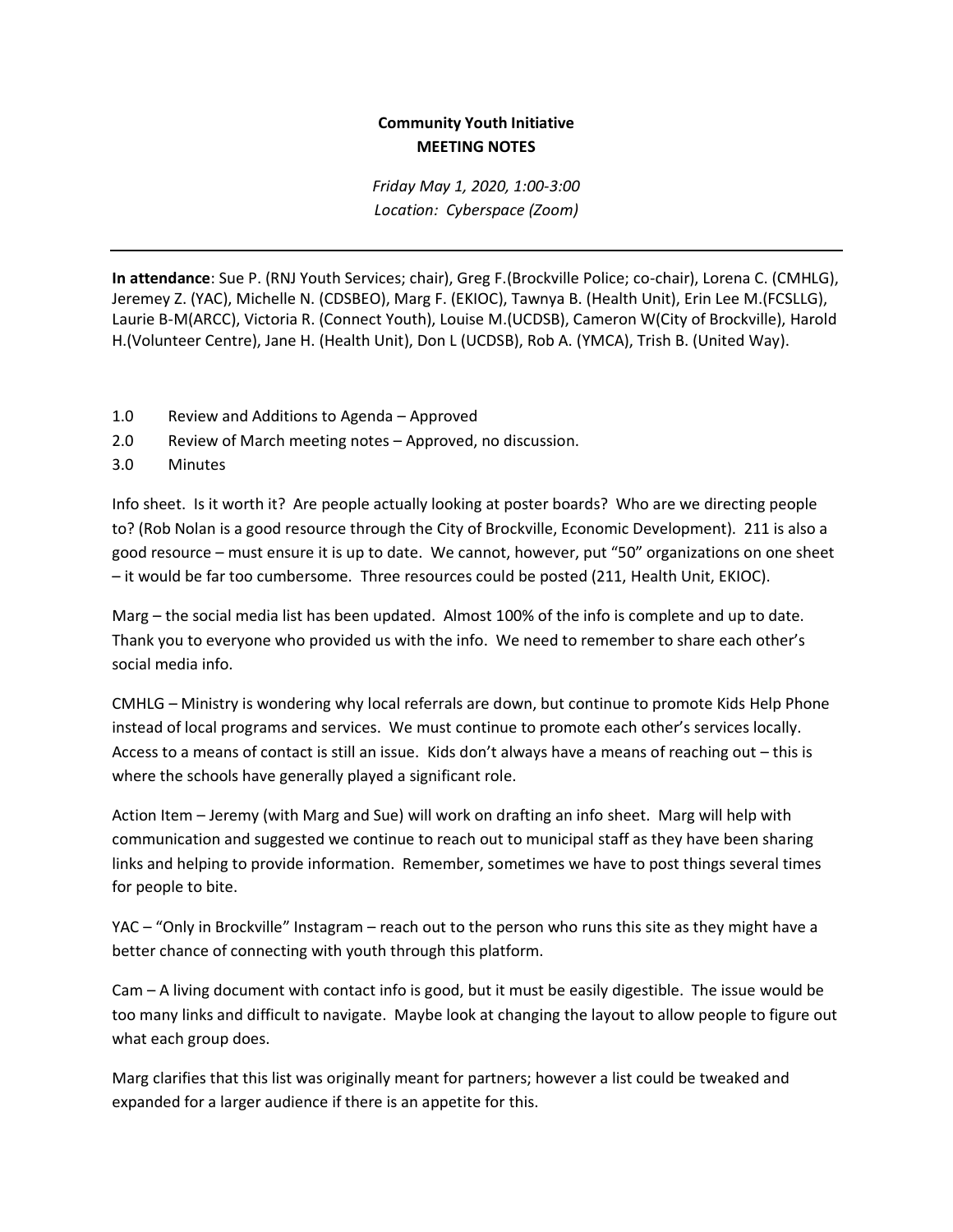Health Unit – will look into whether or not their graphic artist has time to draft something. How do we want this to look?

ACTION – discuss how we can make this list user-friendly. Maybe look at linking this list somehow to the info poster. Encourage partners to ensure their information is up to date on 211.

Moving Forward – this group must focus on what activities for youth will look like, and how we can work together going into the summer months. We need to address the immediate needs and pressures on youth, whereas EKIOC can discuss the overarching impacts on each agency.

RNJ – things like the Stingers After School Program, park pop-ups, etc. are not going to look the same moving forward. We need to reach out to BBBS, Girls INC, etc. to see how we can work together.

Virtual classrooms were brought up. These could be used for activities, etc. however tech and supplies are recognized as being an issue. There is money (and interest) available within the community that can be tapped if we have a plan. With that said, is this even of interest to youth?? Do we have contact info? Can we solicit youth and get their input on how they want things to happen?

Cam – Also, just try something and see! You might even access or pick up new youth.

Louise – It's all about relationships – these kids want to see those faces they are familiar with and to have those face-to-face connections.

CMHLG – positive feedback from youth on their virtual forum. There could be options for peer support moving forward. We must also recognize and prepare for a whole new group of youth who we never thought of before – those youth who used to be involved in organized sports or activities that are now unable to participate due to emergency orders and restrictions.

Cam – the problem will be where to send youth who are involved in unstructured activities. There are many unknowns about what will be permitted so we cannot plan specifics… but we need to plan something.

Marg – we must focus on what's happening with youth now, and programming moving forward.

Rob A. – discussion has to happen surrounding the blending/joining of resources. We cannot avoid those sustainability talks at this table. We will need to figure out how to reach youth in a very unconventional way because it's likely going to be a long time before we see things open up again.

Trish – It will be how we as a group can collaborate in terms of stabilization. Where does everyone stand over the longer-term plan? Maybe look at using graduate students to explore recovery planning moving forward.

Rob – If we created a template we could start plotting numbers, and look at how agencies can combine if they cannot function separately.

EKIOC will be having these talks about service delivery over the short, medium and longer term.